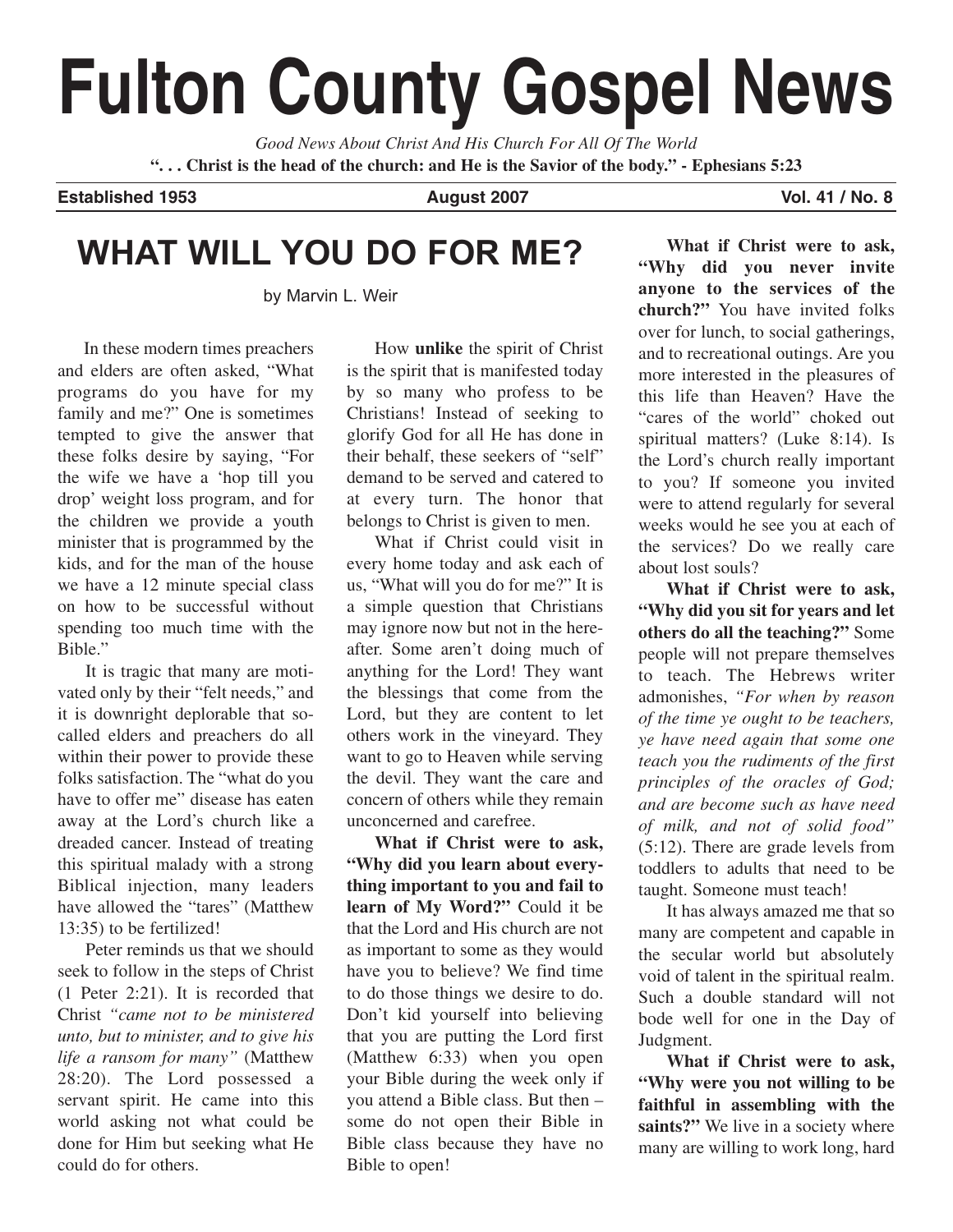#### **FULTON COUNTY GOSPEL NEWS** USPS Publication #211780

. . . is a Periodical publication issued monthly by the Church of Christ at Third and Bethel (P.O. Box 251), Mammoth Spring, AR 72554-0251. **POSTMASTER: Please mail all changes of address to the above address.**

**FCGN** is mailed free of charge to any who care to receive it. We will be happy to add any names to the regular mailing list. If you send in a name we must have a complete address, including number and street name, or R.R. or HCR number, plus box number, or a P.O. Box number and the **NINE DIGIT ZIP CODE**. This paper is supported by voluntary contributions for which we are grateful. Financial information will be furnished upon request. **Mail all address corrections or manuscripts to:**

#### **FULTON COUNTY GOSPEL NEWS** P.O. Box 251

Mammoth Spring, AR 72554

| Lee Moses $\dots \dots \dots \dots \dots$ . EDITOR |
|----------------------------------------------------|
|                                                    |
|                                                    |
| Website www.fultoncountygospelnews.org             |
|                                                    |
| E-Mail $\dots \dots \dots$ halopages @ yahoo.com   |

#### *continued from page 1*

hours to be a success in secular endeavors. Some pay "lip service" to the soul being more important than anything else, but then they are too busy being successful to be regular in attendance. For these folks, neither Hebrews 10:25 nor Matthew 6:33 take priority over laying up earthly treasures! Jesus said, *"Lay not up for yourselves treasures upon the earth, where moth and rust consume, and where thieves break through and steal: but lay up for yourselves treasures in heaven, where neither moth nor rust doth consume, and where thieves do not break through nor steal: for where thy treasure is, there will thy heart be also"* (Matt. 6:19-21).

Our **actions** demonstrate our faith and trust in Christ and His church. James cuts to the heart of the matter in saying, *"Yea, a man will say, Thou hast faith, and I have*

*works: show me thy faith apart from thy works, and I by my works will show thee my faith"* (2:18). What will you do for Christ? It will matter – one day!

> 1272 Bonham St. Paris, TX

## **REASONS TO REJOICE**

by Lee Moses

In many books of the Bible, certain words stand out and convey themes of a particular book. In the inspired epistle Paul wrote to the Philippians, these words are "joy" and "rejoice." Paul used these two words sixteen times, as well as a use of "gladness." It did not bother Paul in the least that the Holy Spirit had inspired him to be repetitive in this respect: *"Finally, my brethren, rejoice in the Lord. To write the same things to you, to me indeed is not grievous, but for you it is safe"* (Philippians 3:1). Paul was glad to be able to write a message of rejoicing. Throughout this epistle are various "Reasons to Rejoice."

### **The Want of the Lord**

God desires rejoicing. Indeed, the imperative *"rejoice in the Lord"* (3:1) is a Divine imperative. Jesus sought the joy of His apostles: *"And now come I to thee; and these things I speak in the world, that they* [the apostles, LM] *might have my joy fulfilled in themselves"* (John 17:13). Jesus prayed for the joy of His apostles, and spoke for the joy of His apostles (John 15:11). Those things which Jesus said are revealed to us, that our joy might be full as well (1 John 1:4).

Some have the idea that God wants everybody to be miserable. Generally, those who believe this do not want anybody telling them that there are some things they must do and some things they cannot do. However, God wants to rejoice and He wants mankind to rejoice (Isaiah 65:18-19). God not only desires that we rejoice, but also took steps to see that we would have cause for rejoicing.

The first time the word "rejoice" is used in the New Testament is at the birth of Christ: *"When they* [the wise men, LM] *saw the star, they rejoiced with exceeding great joy"* (Matthew 2:10). The word for "rejoice" also means "be full of joy."1 Thus, it might be said that the wise men were "full of joy with exceeding great joy" that they were to see the Christ child. There was certainly good reason for them to rejoice. His names would signify that He would be *"God with us"* and the One Who would *"save his people from their sins"* (Matt. 1:23, 21). And the wise men from the east had more reason to rejoice than they may have known, as this salvation was not limited to physical Israel, but would be extended to everyone of every nation who *"feareth him* [God, LM]*, and worketh righteousness"* (Acts 10:34-35). God had a design for the reconciliation of man to Himself (Ephesians 1:9-10).

God provides for mankind a joy incomparable to any other known by man. As Jesus said, *"I am come that they might have life, and that they might have it more abundantly"* (John 10:10). This by no means guarantees Christians the best outward circumstances (compare with 2 Timothy 3:12). However, God provides joy in the face of the **worst** outward circumstances: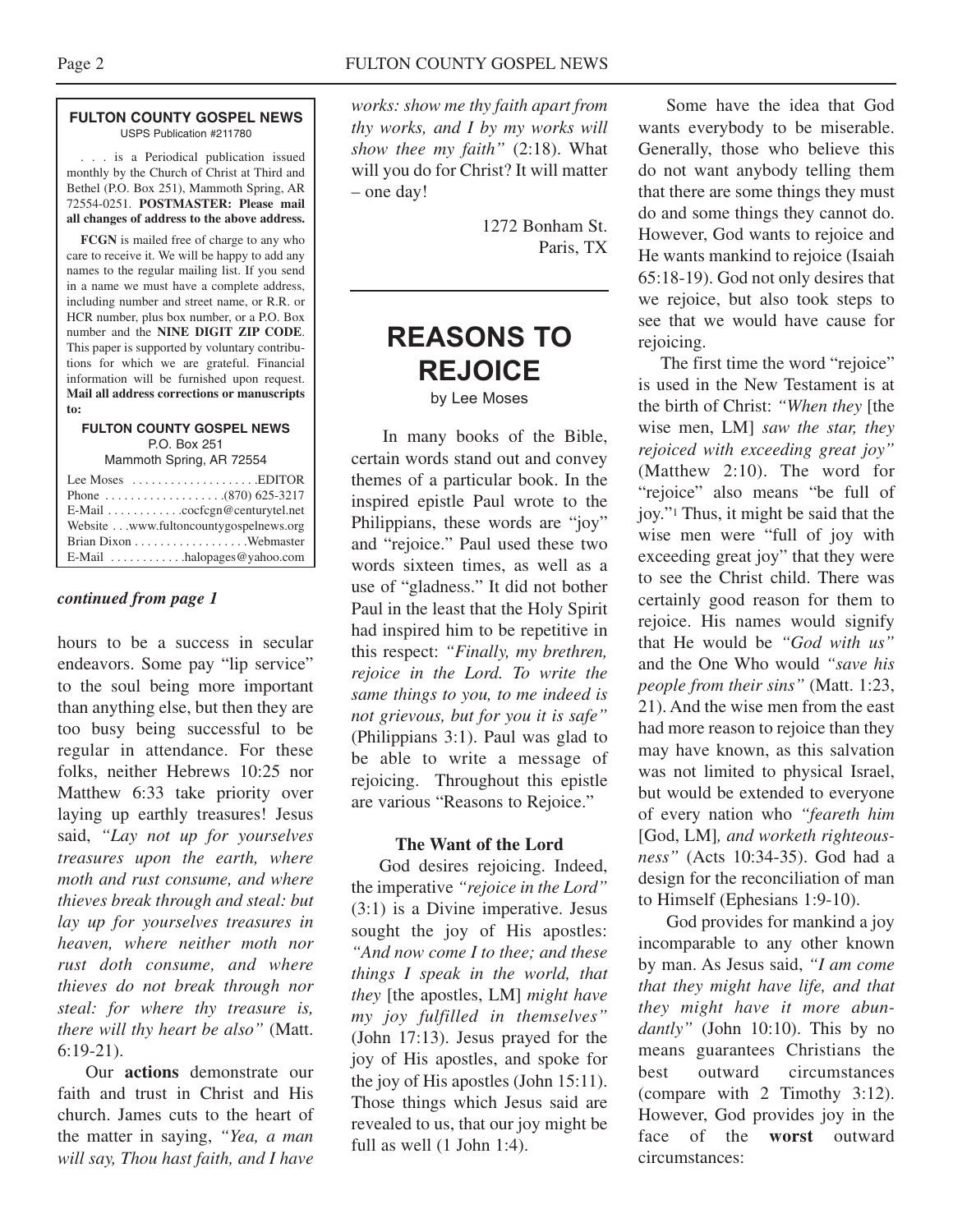*Blessed are ye, when men shall revile you, and persecute you, and shall say all manner of evil against you falsely, for my sake. Rejoice, and be exceeding glad: for great is your reward in heaven: for so persecuted they the prophets which were before you"* (Matt. 5:11-12).

Brother Dub McClish explains, "To 'rejoice in the Lord' does not mean that we are to paste a fake smile on our faces and walk around like zombies. However, we should likewise guard against being perpetual 'sourpusses' and turning into cynics."2 God provides internal joy, but that joy is not internal alone. "Joy is not just inward. It has a cause and finds expression."3 God provides a reason to rejoice in that He desires that we do rejoice.

### **The Workers for the Lord**

It is truly a joy having faithful brethren. Paul prayed often about the beloved brethren at Philippi: *"Always in every prayer of mine for you all making request with joy, for your fellowship in the gospel from the first day until now"* (Philippians 1:4-5; compare with 4:10, 17). The Philippians likewise anticipated a joyful reunion with Paul (1:25-26), and with the faithful messenger Epaphroditus (2:28-29).

Paul's greatest joy was seeing his spiritual brethren succeed. He looked forward to the Philippians successes, and to seeing the fruits of their successes at the glorious Last Day (2:2, 16-18; 4:1; compare with Thessalonians  $2:19-20$ . Unfortunately, there were some brethren for whom Paul could not rejoice: *"For many walk, of whom I have told you often, and now tell* *you even weeping, that they are the enemies of the cross of Christ"* (Philippians 3:18). Paul had *"great heaviness and continual sorrow in my heart"* because of *"my brethren, my kinsmen according to the flesh"* (Romans 9:2-3). He was referring to Israelites, who had *"not attained to the law of righteousness"* (verses 4, 31). Fleshly Israel's failure to follow Christ broke Paul's heart, as did the failures of those who had once followed Christ. Nonetheless, we can rejoice in every success of our brethren in Christ–as we hear of foreign evangelists carrying the Gospel to new lands, as we learn of churches standing firm for the Truth in the face of adversity, or as we see young babes in Christ maturing in the faith to become productive workers for the Lord.

#### **The Word of the Lord**

Paul exclaimed, *"Christ is preached; and I therein do rejoice, yea, and will rejoice"* (1:18). He could not rejoice over the motivations some held in preaching Christ (verse 16); nonetheless, he rejoiced greatly when the truth of Christ's Gospel was preached. He knew very well the blessings available to those who heard.

You see, the word of the Lord had been a great blessing to him, as it is to any who receives it. Jeremiah said, *"Thy words were found, and I did eat them; and thy word was unto me the joy and rejoicing of mine heart: for I am called by thy name, O LORD God of hosts"* (Jer. 15:16). The psalmist wrote of the blessed man, *"But his delight is in the law of the LORD; and in his law doth he meditate day and night"* (Psalm 1:2). It is cause for rejoicing whenever Christ is preached; whether we hear Him preached, or hear **of** His being preached (Acts 8:5, 8, 35, 39, 11:18).

#### **That We Are in the Lord**

Paul repeats two final times the imperative to "rejoice." He writes, *"Rejoice in the Lord alway: and again I say, Rejoice"* (Philippians 4:4; compare with 2:18; 3:1). He speaks of a rejoicing that does not end. This continual rejoicing is *"in the Lord"*–it is possible only for those who have been baptized into Christ, and remained faithful in the Lord. One cannot have true joy if he does not have Christ. There is no other religion which offers the hope and joy Christianity affords (3:2-3).

The Christian knows how to maintain joy in Christ. Warren Wiersbe notes three attributes found in the verses immediately following Philippians 4:4 that enable one to maintain this joy in the Lord: **(1) Right praying**. *"Be careful* ["anxious," American Standard Version) *for nothing; but in every thing by prayer and supplication with thanksgiving let your requests be made known unto God"* (4:6). The Christian is to be anxious for nothing, yet he is to pray about everything. And right praying requires adoration, supplication, and thanksgiving. As Wiersbe points out from this epistle, one needs the single mind of Philippians 1 to give adoration, the submissive mind of Philippians 2 to come with supplication, and the spiritual mind of Philippians 3 to give God thanks. If these are being practiced, one will have the secure mind of Philippians 4. **(2) Right thinking**. Paul exhorts, *"Finally, brethren, whatsoever things are true, whatsoever things are honest, whatsoever things are just, whatsoever things are pure, whatsoever things are lovely, whatsoever things are of good report; if*